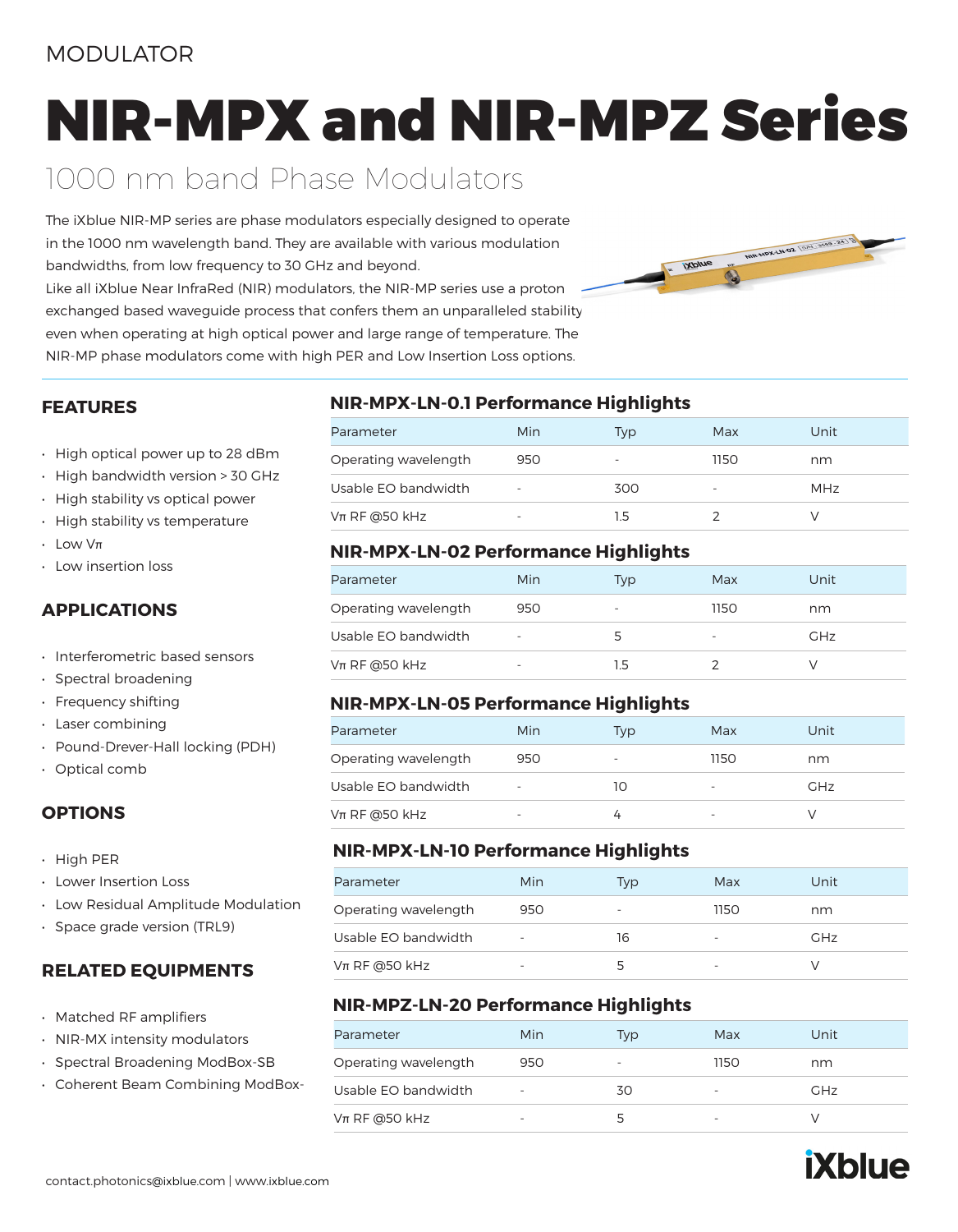### MODULATOR | **NIR-MPX-LN SERIES** | 2/7

# NIR-MPX-LN-0.1 300 MHz Phase Modulator

#### **Electrical Characteristics**

| Parameter                               | Symbol                 | Condition                | Min | Typ                      | Max                      | Unit |
|-----------------------------------------|------------------------|--------------------------|-----|--------------------------|--------------------------|------|
| Electro-Optical (EO) bandwidth $S_{21}$ |                        | $\overline{\phantom{a}}$ | 150 | $\overline{\phantom{a}}$ | $\overline{\phantom{a}}$ | MHz  |
| Usable EO bandwidth                     |                        | -                        |     | 300                      | $\overline{\phantom{0}}$ | MHz  |
| $Vπ$ RF @50 kHz                         | $\rm V\pi_{RF50\,kHz}$ | RF electrodes            |     | 1.5                      |                          |      |
| RF input impedance                      | $E_{\text{in-RF}}$     | $\overline{\phantom{0}}$ |     | 10 000                   |                          |      |

#### **Optical Characteristics**

| Parameter                     | Symbol     | Condition                      | Min             | <b>Typ</b>                   | Max  | Unit |
|-------------------------------|------------|--------------------------------|-----------------|------------------------------|------|------|
| Crystal                       |            | $\overline{\phantom{0}}$       |                 | Lithium Niobate X-Cut Y-Prop |      |      |
| Wavequide process             |            | $\overline{\phantom{a}}$       | Proton exchange |                              |      |      |
| Operating wavelength          | λ          | $\overline{\phantom{a}}$       | 950             | 1060                         | 1150 | nm   |
| Insertion loss                | IL         | Without connectors             |                 | 3                            | 4    | dB   |
| Low insertion loss option     | LIL        | Without connectors             |                 | $\overline{\phantom{a}}$     | 3    | dB   |
|                               |            | Standard, without connectors   | 20              | $\overline{\phantom{a}}$     |      | dB   |
| Polarization Extinction ratio | <b>PER</b> | Optional, w/ or w/o connectors | 25              | 30                           |      | dB   |
| Optical return loss           | ORL        | $\overline{\phantom{a}}$       | $-40$           | $-45$                        |      | dB   |

All specifications given at 25 °C, 1060 nm, unless differently specified.

#### **Absolute Maximum Ratings**

Stresses in excess of the absolute maximum ratings can cause permanent damage to the device. These are absolute stress ratings only. Functional operation of the device is not implied at these or any other conditions in excess of those given in the operational sections of the data sheet. Exposure to absolute maximum ratings for extended periods can adversely affect device reliability.

| Parameter                                      | Symbol    | Min                      | Max   | Unit |
|------------------------------------------------|-----------|--------------------------|-------|------|
| Modulation voltage range                       | $EV_{in}$ | $-20$                    | $+20$ |      |
| Optical input power (CW mode) OP <sub>in</sub> |           | $\overline{\phantom{0}}$ | $+25$ | dBm  |
| Operating temperature                          | O1        |                          | $+70$ |      |
| Storage temperature                            | S1        | -40                      | $+85$ | ∽    |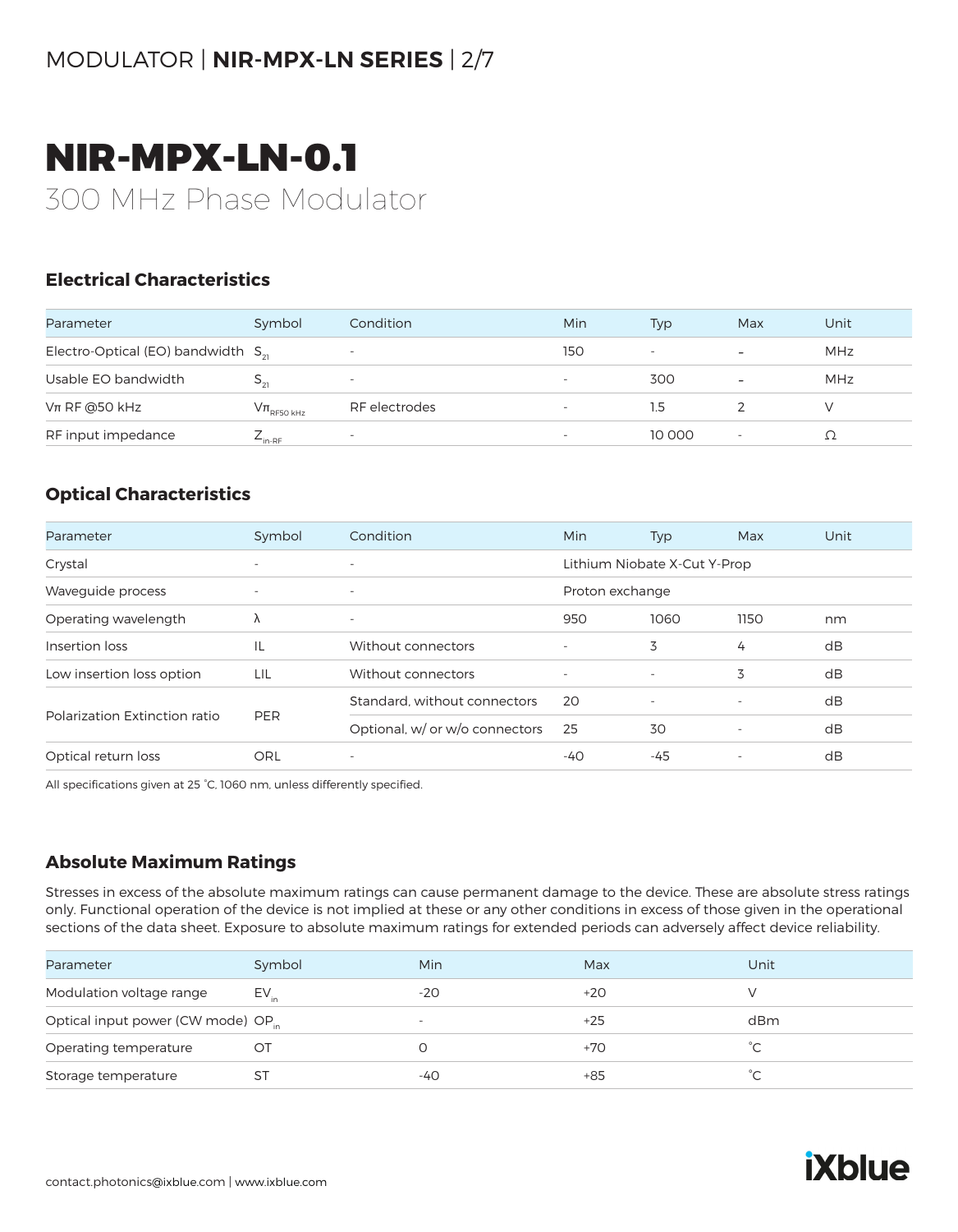### MODULATOR | **NIR-MPX-LN SERIES** | 3/7

# NIR-MPX-LN-02 5 GHz Phase Modulator

#### **Electrical Characteristics**

| Parameter                               | Symbol                     | Condition                | Min                      | Typ                      | Max                      | Unit       |
|-----------------------------------------|----------------------------|--------------------------|--------------------------|--------------------------|--------------------------|------------|
| Electro-optical (EO) bandwidth $S_{21}$ |                            | $\overline{\phantom{a}}$ |                          | $\overline{\phantom{a}}$ | $\overline{\phantom{a}}$ | <b>GHz</b> |
| Usable EO bandwidth                     | $S_{21}$                   | $\overline{\phantom{a}}$ | $\overline{\phantom{0}}$ | 5                        | $\overline{\phantom{a}}$ | <b>GHz</b> |
| Ripple $S_{21}$                         | $\Delta S_{21}$            | $\overline{\phantom{a}}$ | $\overline{\phantom{a}}$ | O.5                      |                          | dB         |
| Electrical return loss                  | $S_{ii}$                   | $\overline{\phantom{a}}$ | $\overline{\phantom{0}}$ | $-10$                    | -8                       | dB         |
| $Vπ$ RF @50 kHz                         | $V\pi$ <sub>RF50 kHz</sub> | $\overline{\phantom{0}}$ | $\overline{\phantom{0}}$ | 1.5                      | 2                        | $\vee$     |
| RF input impedance                      | $L_{\text{in-RF}}$         | $\overline{\phantom{0}}$ |                          | 50                       | $\overline{\phantom{0}}$ | Ω          |

#### **Optical Characteristics**

| Parameter                     | Symbol                   | Condition                      | Min                      | Typ                          | Max                      | Unit |  |
|-------------------------------|--------------------------|--------------------------------|--------------------------|------------------------------|--------------------------|------|--|
| Crystal                       | $\overline{\phantom{a}}$ | $\overline{\phantom{a}}$       |                          | Lithium Niobate X-Cut Y-Prop |                          |      |  |
| Waveguide process             | $\overline{\phantom{a}}$ | $\overline{\phantom{a}}$       | Proton exchange          |                              |                          |      |  |
| Operating wavelength          | λ                        | $\overline{\phantom{a}}$       | 950                      | 1060                         | 1150                     | nm   |  |
| Insertion loss                | IL                       | Without connectors             |                          | 3                            | 4                        | dB   |  |
| Low insertion loss option     | LIL                      | Without connectors             | $\overline{\phantom{a}}$ | $\overline{\phantom{a}}$     | 3                        | dB   |  |
|                               | <b>PER</b>               | Standard, without connectors   | 20                       | $\overline{\phantom{a}}$     | $\overline{\phantom{a}}$ | dB   |  |
| Polarization Extinction ratio |                          | Optional, w/ or w/o connectors | 25                       | 30                           | $\overline{\phantom{a}}$ | dB   |  |
| Optical return loss           | ORL                      | $\overline{\phantom{a}}$       | -40                      | -45                          |                          | dB   |  |

All specifications given at 25 °C, 1060 nm, unless differently

#### **Absolute Maximum Ratings**

Stresses in excess of the absolute maximum ratings can cause permanent damage to the device. These are absolute stress ratings only. Functional operation of the device is not implied at these or any other conditions in excess of those given in the operational sections of the data sheet. Exposure to absolute maximum ratings for extended periods can adversely affect device reliability.

| Parameter                                      | Symbol    | Min                      | Max   | Unit |
|------------------------------------------------|-----------|--------------------------|-------|------|
| RF input power (CW mode)                       | $EP_{in}$ | $\overline{\phantom{a}}$ | +33   | dBm  |
| Optical input power (CW mode) OP <sub>in</sub> |           | $\overline{\phantom{0}}$ | $+25$ | dBm  |
| Operating temperature                          | OT        |                          | $+70$ |      |
| Storage temperature                            | ST        | -40                      | $+85$ | °∕   |

**iXblue**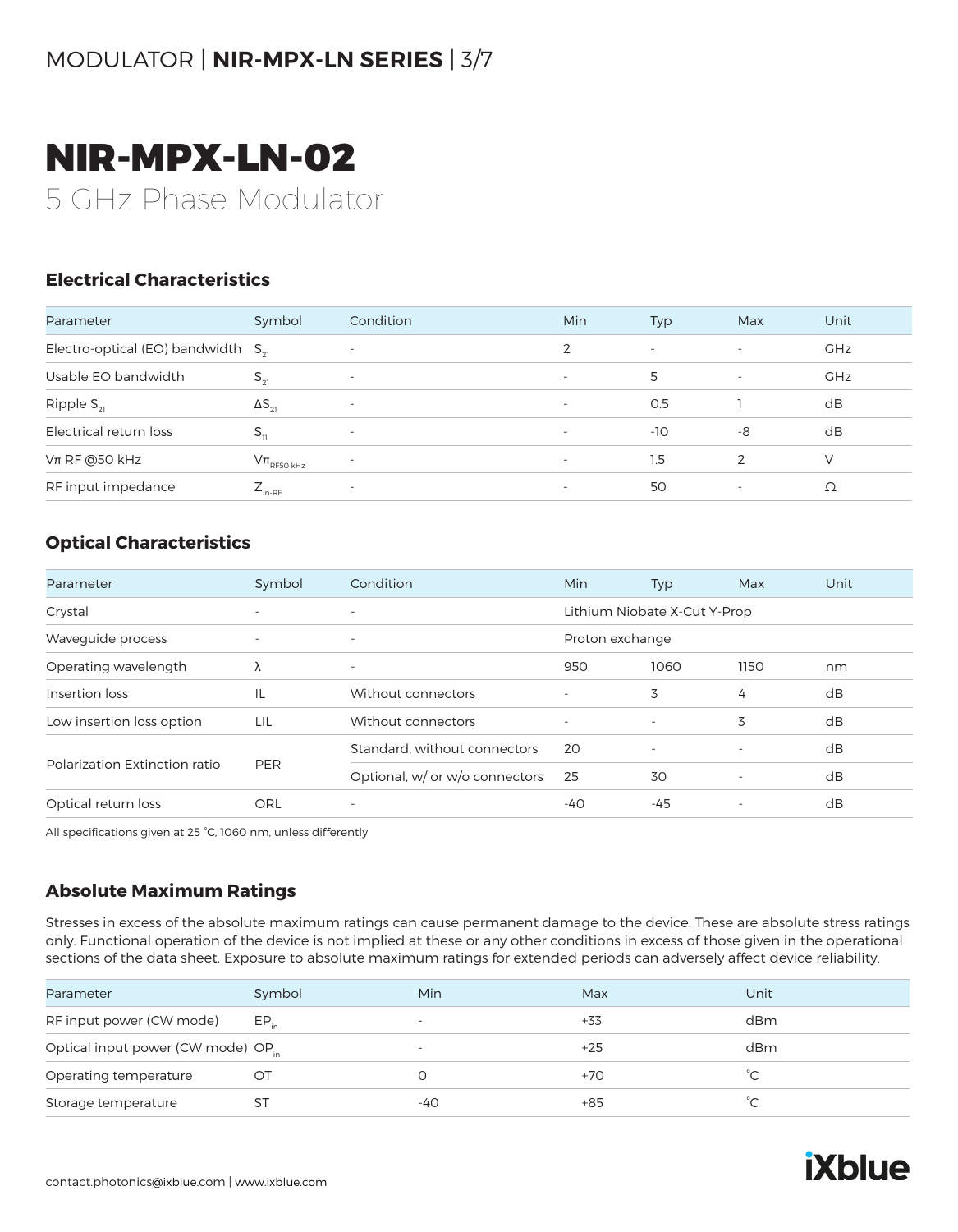### MODULATOR | **NIR-MPX-LN SERIES** | 4/7

# NIR-MPX-LN-05 10 GHz Phase Modulator

#### **Electrical Characteristics**

| Parameter                               | Symbol                     | Condition                | Min                      | Typ    | Max                      | Unit       |
|-----------------------------------------|----------------------------|--------------------------|--------------------------|--------|--------------------------|------------|
| Electro-optical (EO) bandwidth $S_{21}$ |                            | $\overline{\phantom{0}}$ | 5                        | $\sim$ | $\overline{\phantom{a}}$ | <b>GHz</b> |
| Usable EO bandwidth                     | $S_{21}$                   | $\overline{\phantom{a}}$ | $\overline{\phantom{0}}$ | 10     | $\overline{\phantom{0}}$ | <b>GHz</b> |
| Ripple $S_{21}$                         | $\Delta S_{21}$            | $\overline{\phantom{a}}$ | $\overline{\phantom{a}}$ | 0.5    |                          | dB         |
| Electrical return loss                  | $S_{\nu}$                  | $\overline{\phantom{a}}$ | $\overline{\phantom{0}}$ | $-12$  | $-10$                    | dB         |
| $Vπ$ RF @50 kHz                         | $V\pi$ <sub>RF50 kHz</sub> | $\overline{\phantom{a}}$ | $\overline{\phantom{a}}$ | 4      | 5                        | $\vee$     |
| RF input impedance                      | $E_{\text{in-RF}}$         | $\overline{\phantom{a}}$ |                          | 50     | -                        | Ω          |

#### **Optical Characteristics**

| Parameter                     | Symbol                   | Condition                      | Min                      | <b>Typ</b>                   | Max                      | Unit |
|-------------------------------|--------------------------|--------------------------------|--------------------------|------------------------------|--------------------------|------|
| Crystal                       | $\overline{\phantom{a}}$ | $\overline{\phantom{a}}$       |                          | Lithium Niobate X-Cut Y-Prop |                          |      |
| Wavequide process             | $\overline{\phantom{a}}$ | $\overline{\phantom{a}}$       | Proton exchange          |                              |                          |      |
| Operating wavelength          | λ                        | $\overline{\phantom{a}}$       | 950                      | 1060                         | 1150                     | nm   |
| Insertion loss                | ΙL                       | Without connectors             | ٠                        | 3                            | 4                        | dB   |
| Low insertion loss option     | LIL                      | Without connectors             | $\overline{\phantom{a}}$ | $\overline{\phantom{a}}$     | 3                        | dB   |
| Polarization Extinction ratio | <b>PER</b>               | Standard, without connectors   | 20                       | $\overline{\phantom{a}}$     | $\overline{\phantom{a}}$ | dB   |
|                               |                          | Optional, w/ or w/o connectors | 25                       | 30                           | $\overline{\phantom{a}}$ | dB   |
| Optical return loss           | ORL                      | $\overline{\phantom{a}}$       | -40                      | -45                          | $\overline{\phantom{a}}$ | dB   |

All specifications given at 25 °C, 1060 nm, unless differently

#### **Absolute Maximum Ratings**

Stresses in excess of the absolute maximum ratings can cause permanent damage to the device. These are absolute stress ratings only. Functional operation of the device is not implied at these or any other conditions in excess of those given in the operational sections of the data sheet. Exposure to absolute maximum ratings for extended periods can adversely affect device reliability.

| Parameter                                      | Symbol    | Min                      | Max   | Unit |
|------------------------------------------------|-----------|--------------------------|-------|------|
| RF input power (CW mode)                       | $EP_{in}$ | $\overline{\phantom{a}}$ | +33   | dBm  |
| Optical input power (CW mode) OP <sub>in</sub> |           | $\overline{\phantom{a}}$ | $+25$ | dBm  |
| Operating temperature                          | OT        |                          | +70   | °C.  |
| Storage temperature                            | S1        | -40                      | +85   | ∽    |

**iXblue**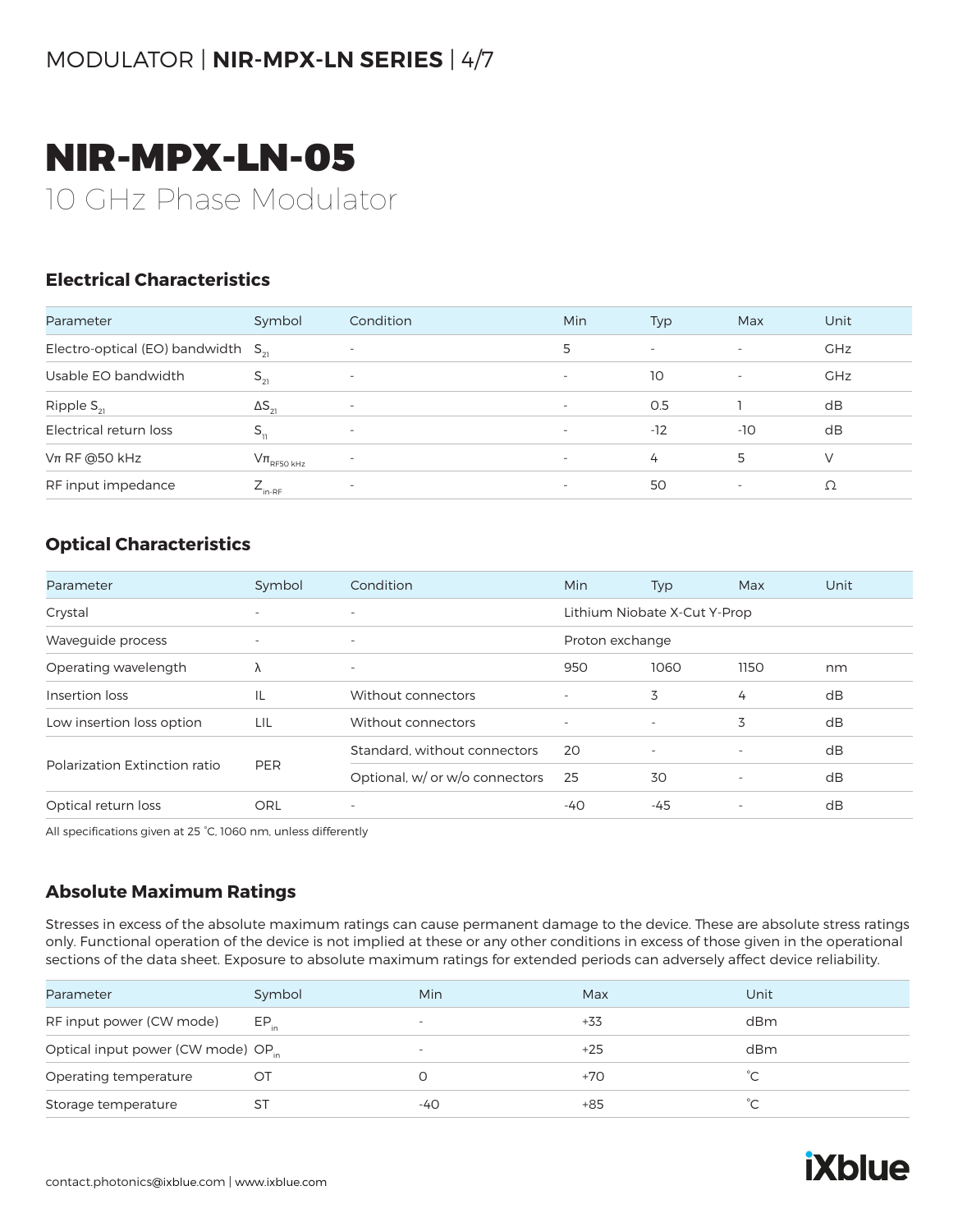### MODULATOR | **NIR-MPX-LN SERIES** | 5/7

# NIR-MPX-LN-10 18 GHz Phase Modulator

#### **Electrical Characteristics**

| Parameter                               | Symbol                     | Condition                | Min                      | Typ   | Max                      | Unit       |
|-----------------------------------------|----------------------------|--------------------------|--------------------------|-------|--------------------------|------------|
| Electro-optical (EO) bandwidth $S_{21}$ |                            | $\overline{\phantom{a}}$ | 10                       | 12    | $\overline{\phantom{0}}$ | <b>GHz</b> |
| Usable EO bandwidth                     | $S_{21}$                   | $\overline{\phantom{a}}$ | 16                       | 18    | $\overline{\phantom{a}}$ | <b>GHz</b> |
| Ripple $S_{21}$                         | $\Delta S_{21}$            | $\overline{\phantom{a}}$ | $\overline{\phantom{a}}$ | 0.5   |                          | dB         |
| Electrical return loss                  | $S_{11}$                   | $\overline{\phantom{a}}$ | $\overline{\phantom{0}}$ | $-12$ | $-10$                    | dB         |
| $Vπ$ RF @50 kHz                         | $V\pi$ <sub>RF50 kHz</sub> | $\overline{\phantom{a}}$ | $\overline{\phantom{0}}$ | 5     | 6                        | $\vee$     |
| RF input impedance                      | $E_{\text{in-RF}}$         | $\overline{\phantom{a}}$ | $\overline{\phantom{0}}$ | 50    | ٠                        | Ω          |

#### **Optical Characteristics**

| Parameter                     | Symbol                   | Condition                      | Min                      | Typ                          | Max                      | Unit |
|-------------------------------|--------------------------|--------------------------------|--------------------------|------------------------------|--------------------------|------|
| Crystal                       | $\overline{\phantom{a}}$ | $\overline{\phantom{0}}$       |                          | Lithium Niobate X-Cut Y-Prop |                          |      |
| Waveguide process             | $\overline{\phantom{a}}$ | $\overline{\phantom{a}}$       | Proton exchange          |                              |                          |      |
| Operating wavelength          | λ                        | $\overline{\phantom{a}}$       | 950                      | 1060                         | 1150                     | nm   |
| Insertion loss                | ΙL                       | Without connectors             |                          | 3                            | 4                        | dB   |
| Low insertion loss option     | LIL                      | Without connectors             | $\overline{\phantom{a}}$ | $\overline{\phantom{a}}$     | 3                        | dB   |
|                               |                          | Standard, without connectors   | 20                       | $\overline{\phantom{a}}$     |                          | dB   |
| Polarization Extinction ratio | <b>PER</b>               | Optional, w/ or w/o connectors | 25                       | 30                           | $\overline{\phantom{a}}$ | dB   |
| Optical return loss           | ORL                      | $\overline{\phantom{a}}$       | -40                      | -45                          | $\overline{\phantom{a}}$ | dB   |

All specifications given at 25 °C, 1060 nm, unless differently

#### **Absolute Maximum Ratings**

Stresses in excess of the absolute maximum ratings can cause permanent damage to the device. These are absolute stress ratings only. Functional operation of the device is not implied at these or any other conditions in excess of those given in the operational sections of the data sheet. Exposure to absolute maximum ratings for extended periods can adversely affect device reliability.

| Parameter                                      | Symbol    | Min                      | Max   | Unit |
|------------------------------------------------|-----------|--------------------------|-------|------|
| RF input power (CW mode)                       | $EP_{in}$ | ۰                        | $+33$ | dBm  |
| Optical input power (CW mode) OP <sub>in</sub> |           | $\overline{\phantom{0}}$ | $+25$ | dBm  |
| Operating temperature                          | OT        |                          | $+70$ | °С   |
| Storage temperature                            |           | -40                      | +85   | ∽    |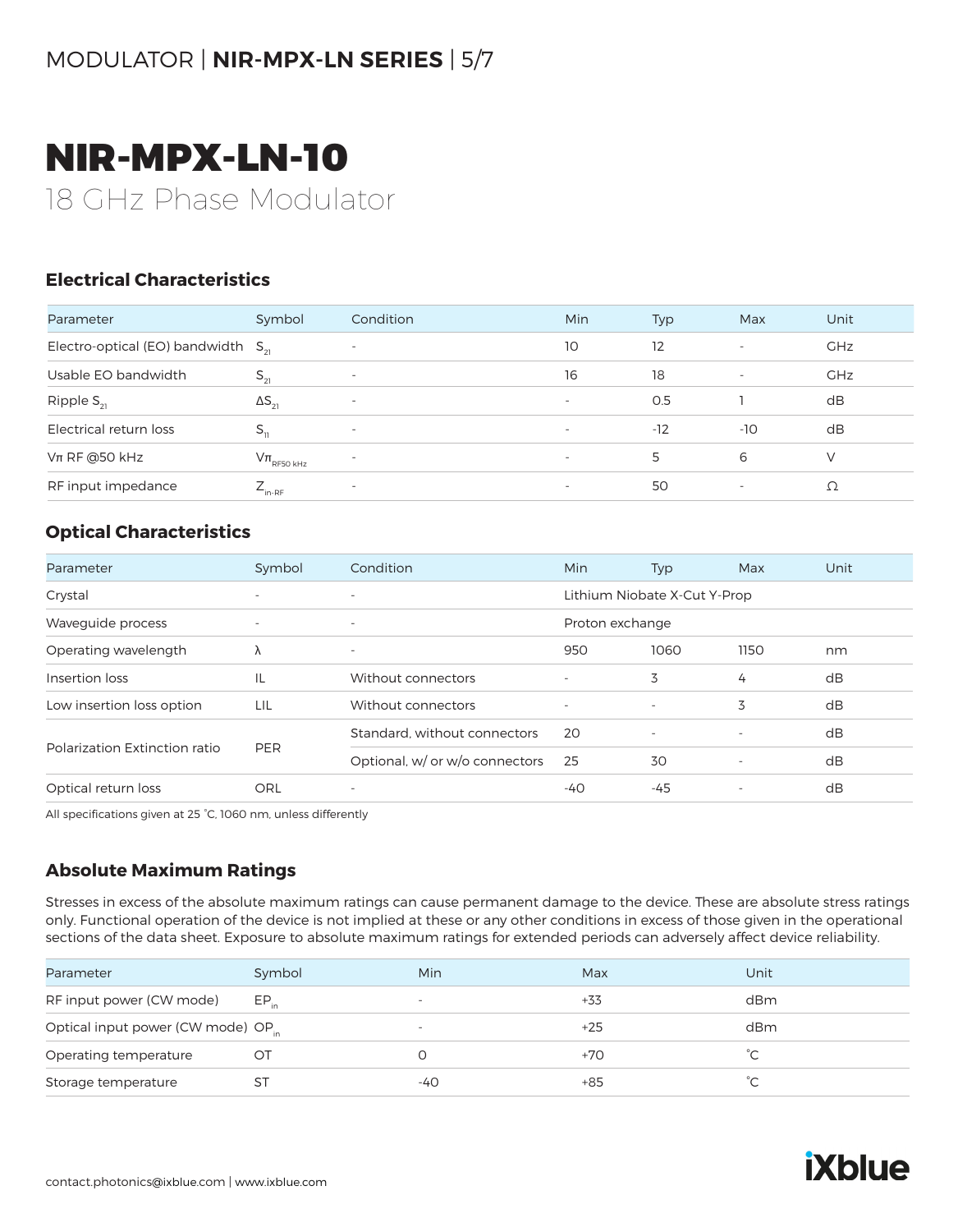# NIR-MPZ-LN-20 30 GHz Phase Modulator

#### **Electrical Characteristics**

| Parameter                               | Symbol                     | Condition                | <b>Min</b>               | Typ   | Max                      | Unit       |
|-----------------------------------------|----------------------------|--------------------------|--------------------------|-------|--------------------------|------------|
| Electro-optical (EO) bandwidth $S_{21}$ |                            | $\overline{\phantom{a}}$ | $\overline{\phantom{a}}$ | 16    | $\overline{\phantom{a}}$ | <b>GHz</b> |
| Usable EO bandwidth                     | $S_{21}$                   | $\overline{\phantom{a}}$ | $\overline{\phantom{a}}$ | 30    | -                        | <b>GHz</b> |
| Ripple $S_{21}$                         | $\Delta S_{21}$            | $\overline{\phantom{a}}$ | $\overline{\phantom{a}}$ | O.5   |                          | dB         |
| Electrical return loss                  | $S_{11}$                   | $\overline{\phantom{a}}$ | $\overline{\phantom{a}}$ | $-13$ | $\overline{\phantom{a}}$ | dB         |
| $Vπ$ RF @50 kHz                         | $V\pi$ <sub>RF50 kHz</sub> | $\overline{\phantom{a}}$ | $\overline{\phantom{a}}$ | 3.5   | $\overline{\phantom{a}}$ | V          |
| $Vπ$ RF @20 GHz                         | $V\pi$ <sub>RF20 GHz</sub> | $\overline{\phantom{a}}$ | $\overline{\phantom{a}}$ | 6     | $\sim$                   | V          |
| RF input impedance                      | $Z_{_{\text{in-RF}}}$      | $\overline{\phantom{a}}$ | $\overline{\phantom{a}}$ | 50    | -                        | Ω          |

#### **Optical Characteristics**

| Parameter                     | Symbol                   | Condition                    | Min             | <b>Typ</b>                   | Max                      | Unit |
|-------------------------------|--------------------------|------------------------------|-----------------|------------------------------|--------------------------|------|
| Crystal                       | $\overline{\phantom{0}}$ | $\overline{\phantom{a}}$     |                 | Lithium Niobate Z-Cut Y-Prop |                          |      |
| Waveguide process             | $\overline{\phantom{0}}$ | $\overline{\phantom{a}}$     | Proton exchange |                              |                          |      |
| Operating wavelength          | λ                        | $\overline{\phantom{a}}$     | 950             | 1060                         | 1150                     | nm   |
| Insertion loss                | IL                       | Without connectors           |                 | 3                            | 4                        | dB   |
| Polarization Extinction ratio | <b>PER</b>               | Standard, without connectors | 20              | $\overline{\phantom{a}}$     | $\overline{\phantom{0}}$ | dB   |
| Optical return loss           | ORL                      | $\overline{\phantom{a}}$     | -40             | -45                          | $\overline{\phantom{a}}$ | dB   |

All specifications given at 25 °C, 1060 nm, unless differently

#### **Absolute Maximum Ratings**

Stresses in excess of the absolute maximum ratings can cause permanent damage to the device. These are absolute stress ratings only. Functional operation of the device is not implied at these or any other conditions in excess of those given in the operational sections of the data sheet. Exposure to absolute maximum ratings for extended periods can adversely affect device reliability.

| Parameter                                      | Symbol    | Min                      | Max   | Unit |
|------------------------------------------------|-----------|--------------------------|-------|------|
| RF input power (CW mode)                       | $EP_{in}$ | $\overline{\phantom{a}}$ | +33   | dBm  |
| Optical input power (CW mode) OP <sub>in</sub> |           | $\overline{\phantom{a}}$ | +28   | dBm  |
| Operating temperature                          |           |                          | $+70$ |      |
| Storage temperature                            |           | -40                      | +85   | ົ    |